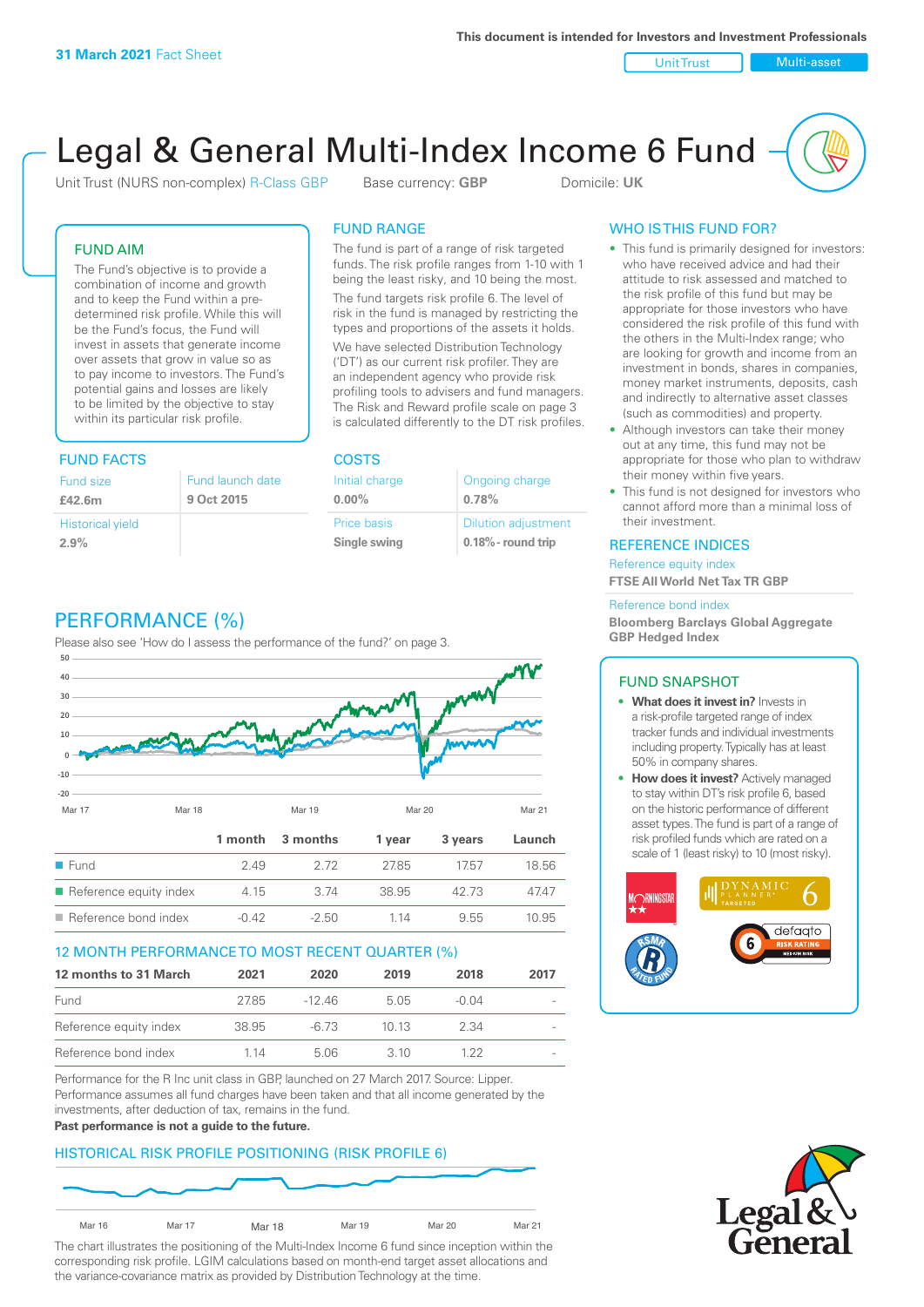# Legal & General Multi-Index Income 6 Fund

Unit Trust (NURS non-complex) R-Class GBP

# PORTFOLIO BREAKDOWN

All data source LGIM unless otherwise stated. Totals may not sum due to rounding.





# FUND MANAGERS

The fund managers have responsibility for managing the multi-index fund range. They are part of the Multi-Asset Funds (MAF) team in LGIM. This team focuses on designing and managing multi-asset funds that are tailored to match the specific objectives of various client types. The team sits within a wider Asset Allocation team which combines both depth of experience with a broad range of expertise from different fields, including fund management, investment consulting and risk management roles.

# TOP 10 HOLDINGS (%)

| <b>L&amp;G UK Index Trust</b>                                    | 14.5 |
|------------------------------------------------------------------|------|
| iShares UK Equity UCITS ETF                                      | 9.5  |
| L&G US Index Trust                                               | 7.5  |
| L&G Emerging Markets Government Bond (US\$) Index Fund           | 7.0  |
| L&G High Income Trust                                            | 6.5  |
| L&G European Index Trust                                         | 6.0  |
| L&G Emerging Markets Government Bond (Local Currency) Index Fund | 6.0  |
| L&G Global Emerging Markets Index Fund                           | 6.0  |
| <b>L&amp;G Pacific Index Trust</b>                               | 5.5  |
| Global REITs Index Trust                                         | 4.0  |